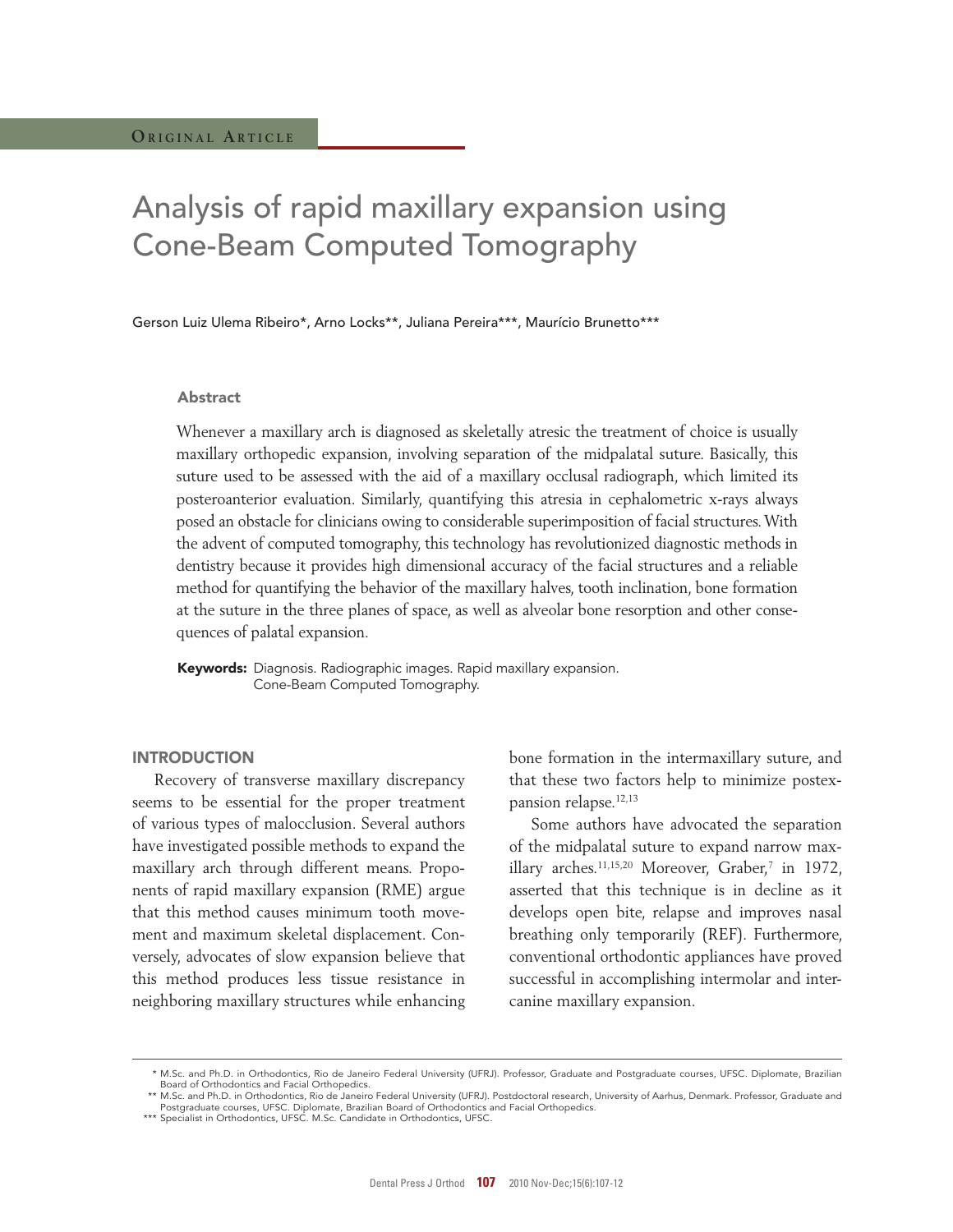Given the diversity of structures comprised in the craniofacial complex various therapeutic resources have emerged which are capable of modifying the position or morphology of these components. Lateral maxillary atresia is a very common condition in different malocclusions. This transverse deficiency, caused by genetic and/ or functional<sup>4</sup> factors, may involve only the posterior dental segments, imparting excessive lingual tipping to these segments, $6$  but it may also be associated with a skeletally compromised maxilla, which gives it a sicatréo appearance.<sup>6,14</sup> When this happens, the maxilla presents with a narrow<sup>6</sup> and gothic palate.14 To remedy this situation, an expansion is required which is capable of effecting maximum orthopedic movement of the maxillary bones while maintaining the integrity of the tissues and reducing the resulting tooth inclination.1,4,12,13,15,17,25 Rapid maxillary expansion (RME) meets these requirements, restoring the transverse dimensions of this bone structure and corresponding dental arch $14,25$  by opening the midpalatal suture in conjunction with orthopedic reactions in other facial sutures and slight movements in the posterosuperior segments.<sup>8</sup>

Numerous studies have been conducted to investigate the changes caused in the maxillary bones and midpalatal suture as a result of rapid maxillary expansion. Histological experiments on animals showed new bone formation in the suture zone after palate splitting.5,10,28 Radiographic studies in humans showed ossification in the region after expansion. However, the length of time that the palatal suture takes to restore its normal structure in humans is still the subject of considerable controversy. The vast majority of authors recommend that retention be performed with the appliance itself, after palate splitting, for a period of three months.2,8,10,16,18,19,22

The ability to measure these changes allows orthodontists to predict the effects of orthopedic treatment. Invasive techniques such as metal implants provide accurate information but are too aggressive for routine use. Histological control of tissue reactions is possible only in animal studies or autopsy material.<sup>27</sup>

Several authors have studied the skeletal and dental changes resulting from opening the midpalatal suture but the literature is still inconclusive regarding dimensional changes in dental arches and maxillary displacement as a whole, and whether or not these changes are transient.<sup>4,11,12,30</sup>

According to Sato et al,<sup>23</sup> posteroanterior cephalometric radiography provides an assessment of the transverse dimensions of the face by broadening the scope and thus facilitating the diagnosis of crossbites and orthopedic changes inherent in the rapid opening of the midpalatal suture. Because it is an image in two dimensions, radiographic overlays of anatomical structures hamper the precise location of cephalometric landmarks, which are instrumental for diagnosing and assessing the maxilla before or after any intervention, notably in the maxillary middle third.<sup>9</sup>

Assessment of frontal radiographs shows that the maxillary bones are displaced laterally with the fulcrum located close to the frontomaxillary suture while lower skeletal expansion progresses. The maxillary central incisors usually move mesially and, in general, undergo uprighting after appliance stabilization. Such movement aids in closing the wide median diastema produced by the orthopedic effects of the appliance. As these teeth are uprighted, part of the arch length benefits obtained with the expansion is lost. The occlusal radiograph shows that the intermaxillary suture experiences a non-parallel opening accompanied by a further, V-shaped expansion, greater in the anterior than in the posterior region.<sup>30</sup>

In frontal view, a pyramid appears in the region of this suture, whose base is turned inferiorly. Thus, real bone mass gain occurs with a consequent increase in arch perimeter.<sup>4,10,11</sup>

Occlusal radiographs have been widely used for monitoring the recovery of the suture after palatal separation. However, standardizing how x-rays are performed is not a simple matter.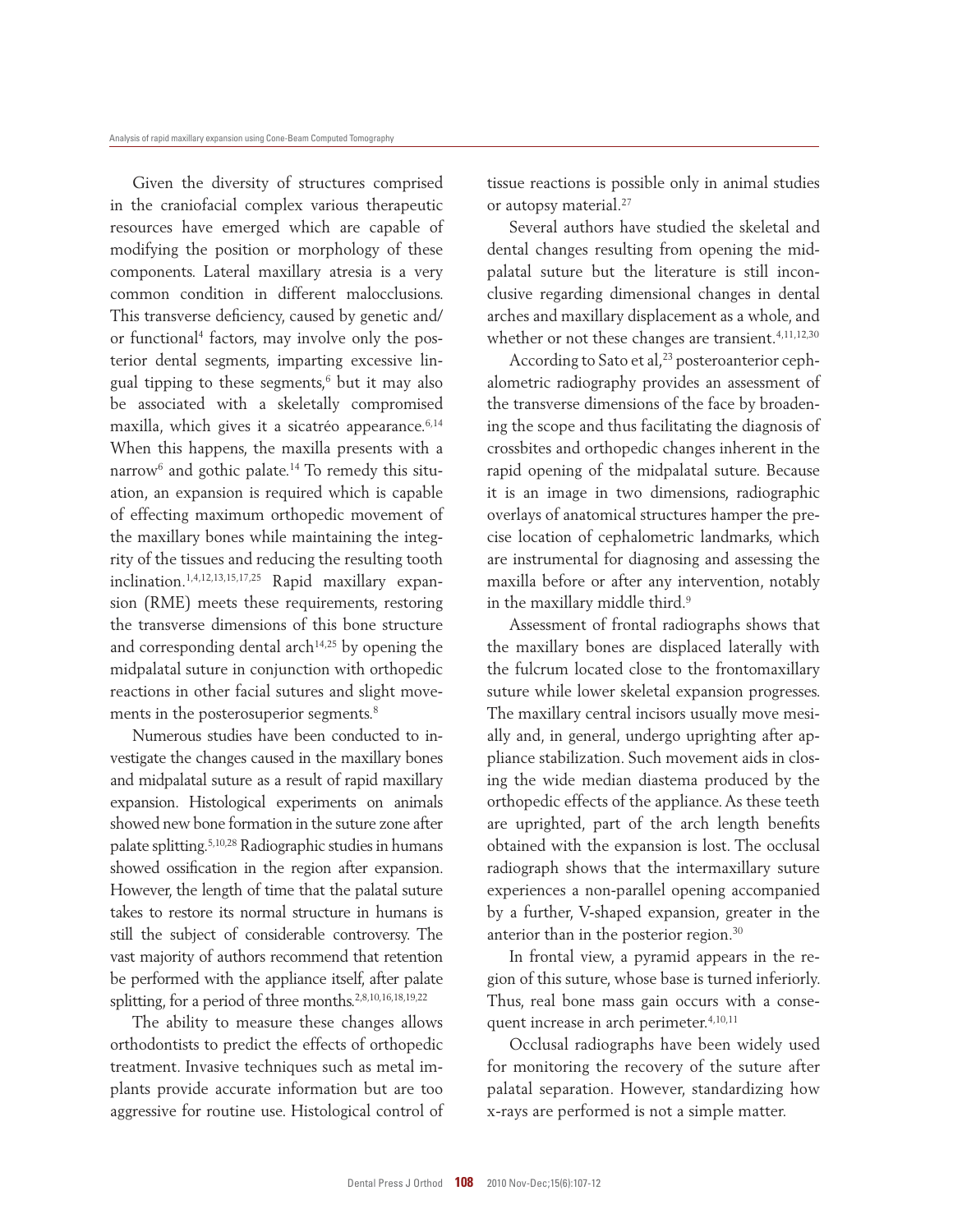The occlusal view showed that in the anteroposterior direction the opening of the suture would be twice as large in the incisor than in the molar region, allowing the visualization of a new triangle with the base facing the anterior region. Apparently, the amount of opening varies with each individual. By comparing the opening of the intermaxillary suture with the dental effects it was found that the amount of suture separation would be equal to or less than the amount of expansion in the dental arch.<sup>10</sup>

The advent of Cone-Beam Computed Tomography (CBCT) has made possible three-dimensional assessment. Today, it is increasingly applied in dentistry mainly because it is more affordable and entails lower radiation exposure.<sup>9</sup>

To compare the biological effects of radiation on various parts of the body, effective equivalent dose is used, which yields a comparison of the biological effects of different types of ionizing radiation and allows adjustments to be made in the volume and radiosensitivity of irradiated tissue. The unit of measure used is the sievert  $(Sv)$ .<sup>9,24</sup>

The effective equivalent dose in conventional radiographic examinations, comprising 3 maxillary periapical radiographs (5 µSv), 3 mandibular periapical radiographs to assess the bone tissue available in the mandibular symphysis (5 µSv), 1 upper occlusal radiograph (4 µSv), 1 panoramic radiograph (7 µSv), 1 posteroanterior cephalometric radiograph (7 µSv), 1 lateral cephalometric radiograph (7 µSv), results in a total of 42 µSv.9,24 Using a Cone-Beam CT scanner such as the i-CAT, radiation exposure is approximately 30-100 µSv for examining both the maxilla and mandible, which represents a reduction of 1/6 in patient radiation exposure compared to a conventional medical CT scanner (helical). Cone-Beam CT radiation dose is similar to the radiation dose used in the periapical examination of the entire mouth, equivalent to approximately 4-15 times the dose of a panoramic X-ray.<sup>9</sup>

Moreover, compared to conventional radiography, the potential of CT to provide additional information is much higher. Additionally, with Cone-Beam CT, professionals can obtain reconstructions of all conventional dental radiographs in addition to the unique information provided by multiplanar and 3D reconstructions.<sup>9</sup>

As new knowledge is generated by three-dimensional views of the skull and face, Cone-Beam CT is expected to change concepts and shift paradigms, redefining goals and treatment plans in orthodontics. This would facilitate the diagnosis of maxillary atresia and maxillary behavior in terms of expansion procedures, thus allowing for quantification of the actual skeletal gains in dealing with two different activation protocols. CT will therefore contribute to diagnosis to the extent that it will be decisive in establishing the best protocol expansion to be used in treatment planning.<sup>9</sup>

### **DISCUSSION**

The increase noted in upper arch transverse dimensions after rapid maxillary expansion (RME) is due mainly to orthopedic effects, implying a real gain in bone mass and dental arch perimeter, as illustrated in Figures 1 and 2. Besides providing an expected increase in dental arch width, the Haas expansion appliance provides high palatal expansion, which translates into a significant transverse increase in the deep region of the palate. Clear clinical evidence of separation of the maxillary processes is given through a gradual opening of the diastema between the maxillary central incisors, observed in Figure 3. After the third complete turn of the screw, the incisors are affected by rapid maxillary expansion. From this stage on, a direct relationship takes place between the magnitude of the open diastema and the amount of orthopedic effect induced by the expansion. It is therefore possible to perform a clinical interpretation of skeletal involvement during RME: The larger the diastema, the greater the induced orthopedic effect. After expansion screw stabilization the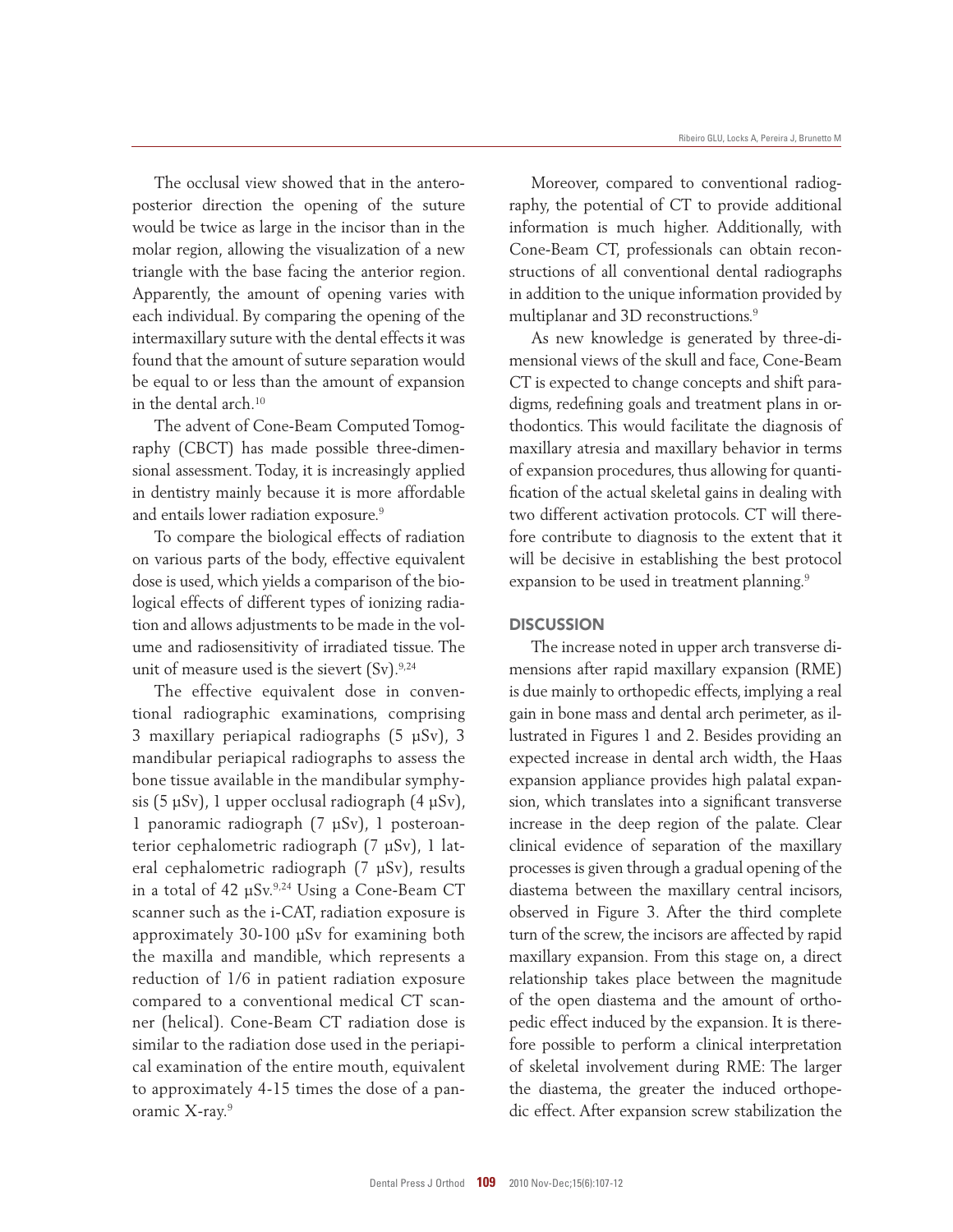central incisors returned spontaneously to their original position. Control over this now purely orthodontic movement is linked to the memory of stretched gingival fibers, which rapidly move, first the crowns, then the roots, closer to each other.

Total maxillary occlusal x-rays are the routine diagnostic tool used in orthodontic practice to verify and document suture separation. Cone-Beam computed tomography enables more accurate result evaluation and improved quantification. One can observe a triangular, radiolucent area with its base facing the anterior nasal spine, a region where bone strength is reduced (Figs 2 and 3). At the same time that CT confirms the orthopedic splitting of the maxilla, it subsequently records midpalatal suture reorganization, which occurs during the retention phase, when the appliance is kept in the mouth (Fig 4). The fixed expander should only be replaced by a removable retention plate after complete tomographic restructuring, which takes on average 3-4 months.<sup>29</sup>

It seems indisputable that, even though the predominant effect is of an orthopedic nature, orthodontic effect, represented by the flaring of the posterior teeth and alveolar process, is an integral part of rapid maxillary expansion. It is known to practitioners who deal with orthopedic expansion that hand in hand with the gradual opening of the midpalatal suture, the force delivered by the expander causes periodontal ligament compression, lateral tipping of the alveolar process and subsequent flaring of the posterior teeth. These changes represent the orthodontic effect of RME. But before these forces induce classical orthodontic movement with osteoclastic histological changes in the periodontium, the maxillary bones are split due to orthopedic effects (Figs 2 and 3).

The ratio between orthopedic and orthodontic effects derived from rapid maxillary expansion depends mainly on bone strength, which increases with age. As a general rule, effects on the basal bone tend to be significant in children and minimal, or even non-existent, after the growth phase. As patient age increases, orthodontic effects will be increasingly more prevalent than orthopedic effects.<sup>21</sup>



FIGURE 1 - Three-dimensional occlusal reconstruction of the maxilla from a CT scan, showing the closed midpalatal suture.



FIGURE 2 - Three-dimensional occlusal reconstruction of the maxilla from a CT scan, showing the open midpalatal suture.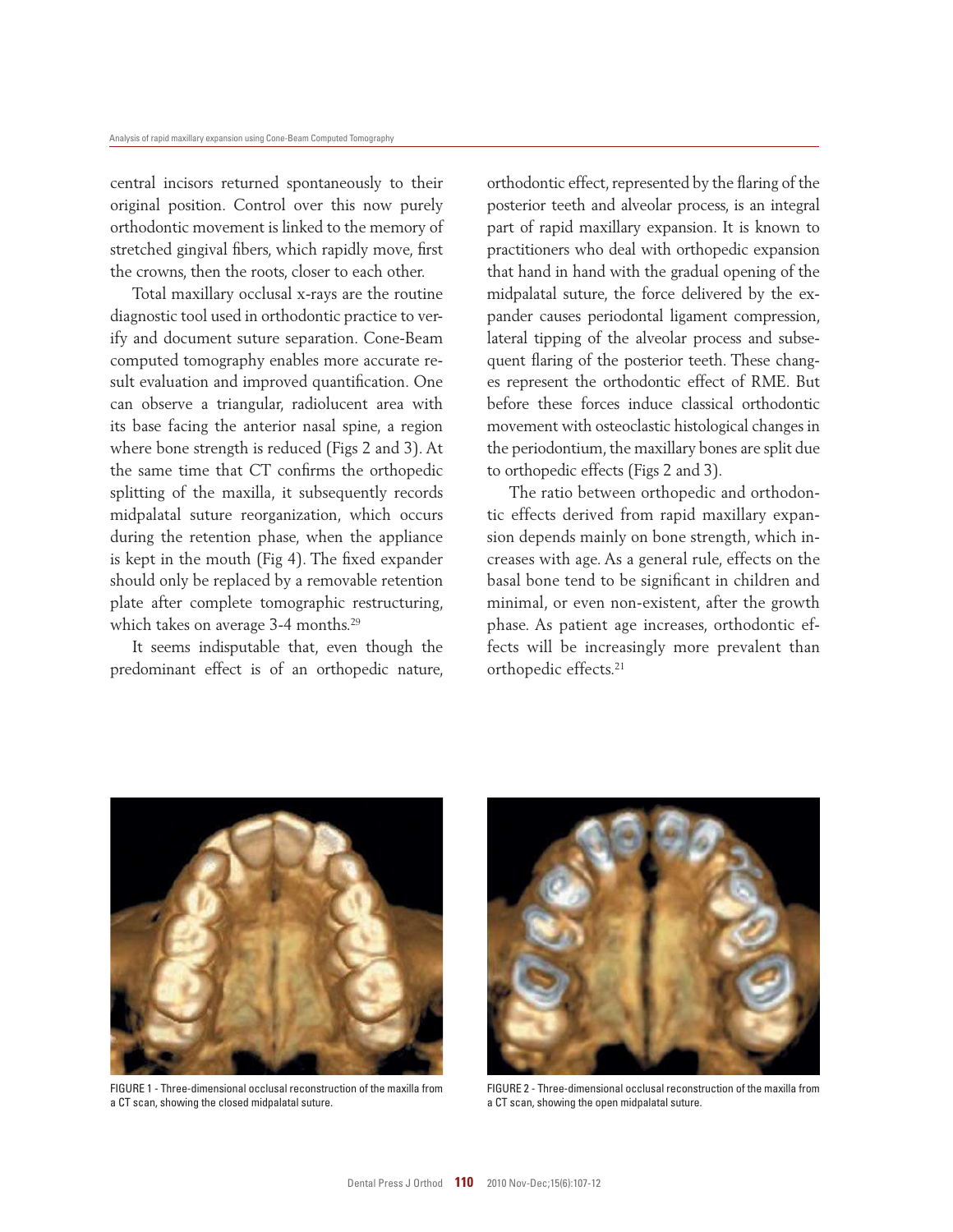

FIGURE 3 - Three-dimensional occlusal reconstruction of the maxilla from a CT scan, showing the open midpalatal suture: (**A**) posteroanterior view; (**B**) occlusal view.



FIGURE 4 - Three-dimensional occlusal reconstruction of the maxilla from a CT scan, showing the suture reorganization process: (**A**) posteroanterior view; (**B**) occlusal view.

## **CONCLUSIONS**

It could be argued that nowadays orthopedic maxillary expansion is part and parcel of a coherent therapeutic approach in orthodontic practice, provided that maxillary atresia is present. The lateral repositioning of the maxilla and increased basal bone, which can be accurately observed in Cone-Beam computed tomography confirms the marked morphological changes that occur in the upper arch and nasomaxillary structure.

In general, the decision to provide orthodontic treatment using palate-splitting mechanics will depend on the clinical experience of each orthodontist, the need for such procedure and the individual characteristics of each patient,